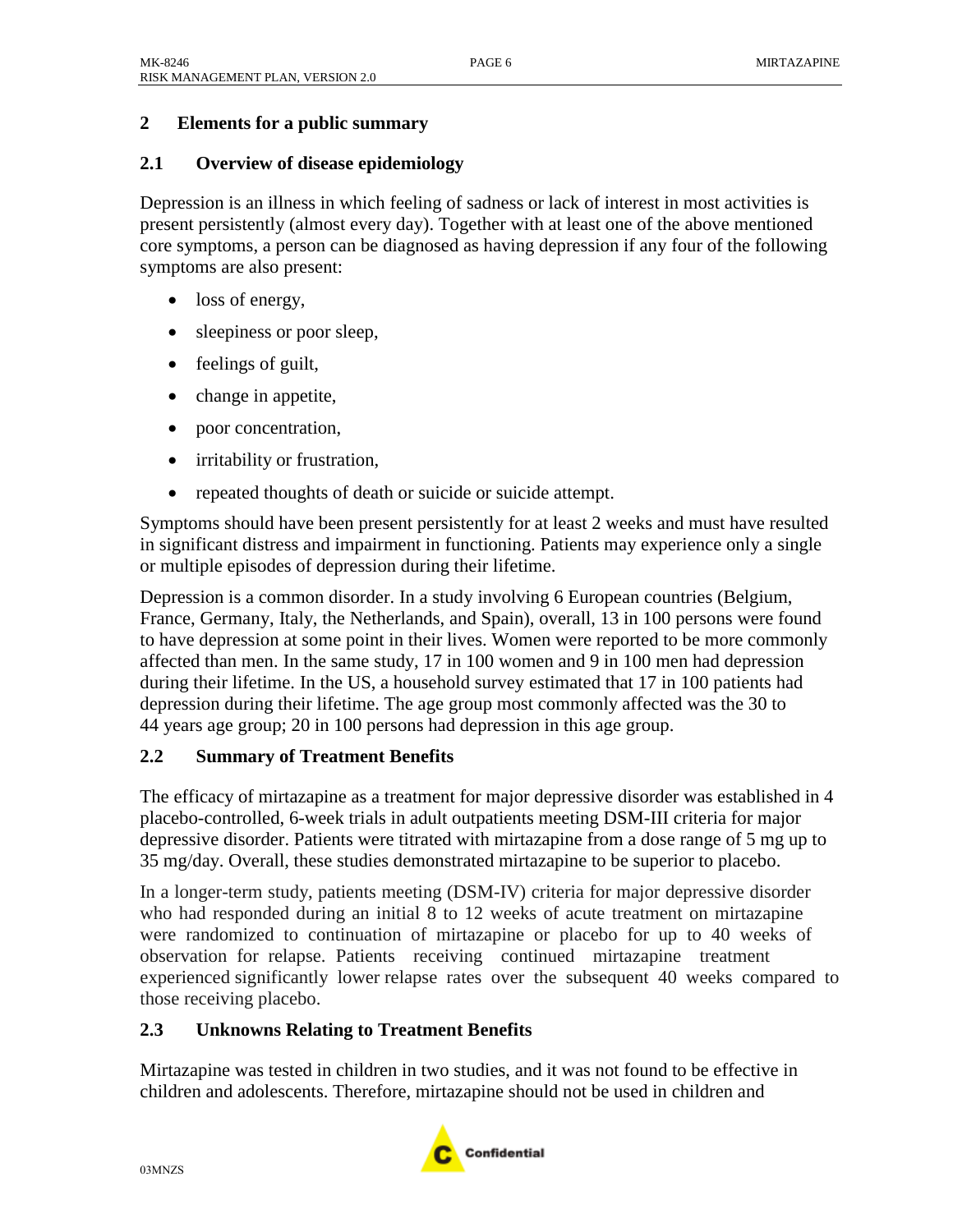adolescents (patients less than 18 years of age). There is limited clinical information on the use of mirtazapine during pregnancy and breast-feeding.

### **2.4 Summary of safety concerns**

#### **Important Identified Risks**

[Table](#page-2-0) 3 provides information on the important identified risks and their preventability (risk minimisation).

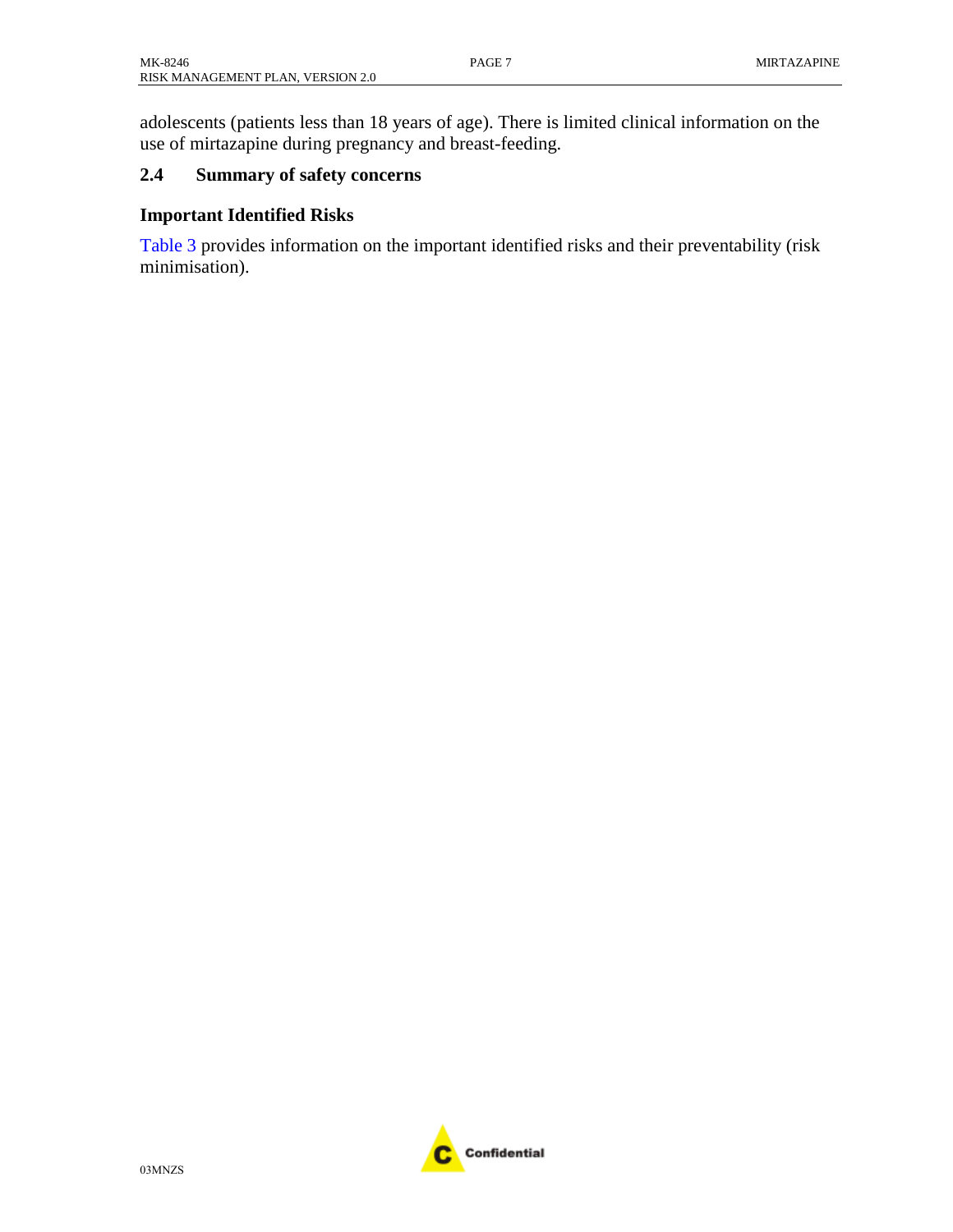| <b>Risk</b>                                                                                                                         | <b>What is Known</b>                                                                                                                                                                                                                                                                                                                                                                                                                                                                                                        | Preventability                                                                                                                                                                                                                                                                                                                         |
|-------------------------------------------------------------------------------------------------------------------------------------|-----------------------------------------------------------------------------------------------------------------------------------------------------------------------------------------------------------------------------------------------------------------------------------------------------------------------------------------------------------------------------------------------------------------------------------------------------------------------------------------------------------------------------|----------------------------------------------------------------------------------------------------------------------------------------------------------------------------------------------------------------------------------------------------------------------------------------------------------------------------------------|
| Weight gain and increase in appetite                                                                                                | In clinical trials, approximately 1 in<br>6 patients treated with mirtazapine<br>experienced increased appetite, and<br>1 in 8 experienced weight gain.<br>About half of the patients with<br>weight gain increased their body<br>weight by 7% or more.                                                                                                                                                                                                                                                                     | Patients should monitor weight<br>regularly. Proper diet should be<br>followed and healthy levels of<br>physical activity should be<br>maintained.                                                                                                                                                                                     |
| Elevated liver enzymes (Elevations in<br>serum transaminases)                                                                       | Increased liver enzymes may be a<br>sign of injury to liver cells. In<br>clinical trials, fewer than 1 in 1000<br>patients treated with mirtazapine had<br>mild increases in liver enzyme levels<br>in the blood. Most of the patients<br>did not feel any symptoms, and the<br>abnormal blood tests resolved<br>promptly.                                                                                                                                                                                                  | Elevated liver enzymes occur<br>rarely and are generally mild<br>and temporary. Jaundice<br>(yellowing of the skin and eyes)<br>may be a sign of severe liver<br>injury, and mirtazapine should<br>be stopped if jaundice occurs.                                                                                                      |
| Sleepiness and tiredness (Sedation,<br>somnolence and lethargy, fatigue)                                                            | Sleepiness and tiredness were<br>common (approximately half of<br>patients treated with mirtazapine) in<br>the clinical trials. These symptoms<br>may interfere with a person's ability<br>to drive a car or operate heavy<br>machinery safely.<br>Taking mirtazapine with other<br>medicines that also cause sleepiness<br>(such as sleeping pills, pain killers,<br>and some antihistamines) may<br>worsen this effect. Taking alcohol<br>and mirtazapine together may<br>enhance the effects of alcohol on the<br>brain. | Mirtazapine should be taken at<br>bedtime. Patients should avoid<br>driving or operating machines<br>while taking mirtazapine.<br>Care should be taken if<br>mirtazapine is used together<br>with alcohol or medicines that<br>produce sedation.                                                                                       |
| Low blood pressure with changes in<br>posture, dizziness and fainting<br>(Orthostatic hypotension, including<br>dizziness, syncope) | In the studies, decreases in blood<br>pressure during changes of posture<br>occurred infrequently. Small blood<br>pressure decreases may not cause<br>any symptoms, but more severe<br>decreases may cause dizziness, or<br>fainting. Patients with chronic<br>vascular diseases (such as heart<br>disease, or stroke), or who are taking<br>medicines to treat high blood<br>pressure, may be more vulnerable to<br>the effects of blood pressure<br>changes.                                                              | Patients should inform their<br>doctors if they are taking any<br>blood pressure-lowering<br>medicines or have any of the<br>risk factors for orthostatic<br>hypotension before starting<br>treatment with mirtazapine.<br>Taking mirtazapine at bedtime<br>can help avoid the unwanted<br>consequences of orthostatic<br>hypotension. |

## <span id="page-2-0"></span>**Table 3: Summary of Important Identified Risks**

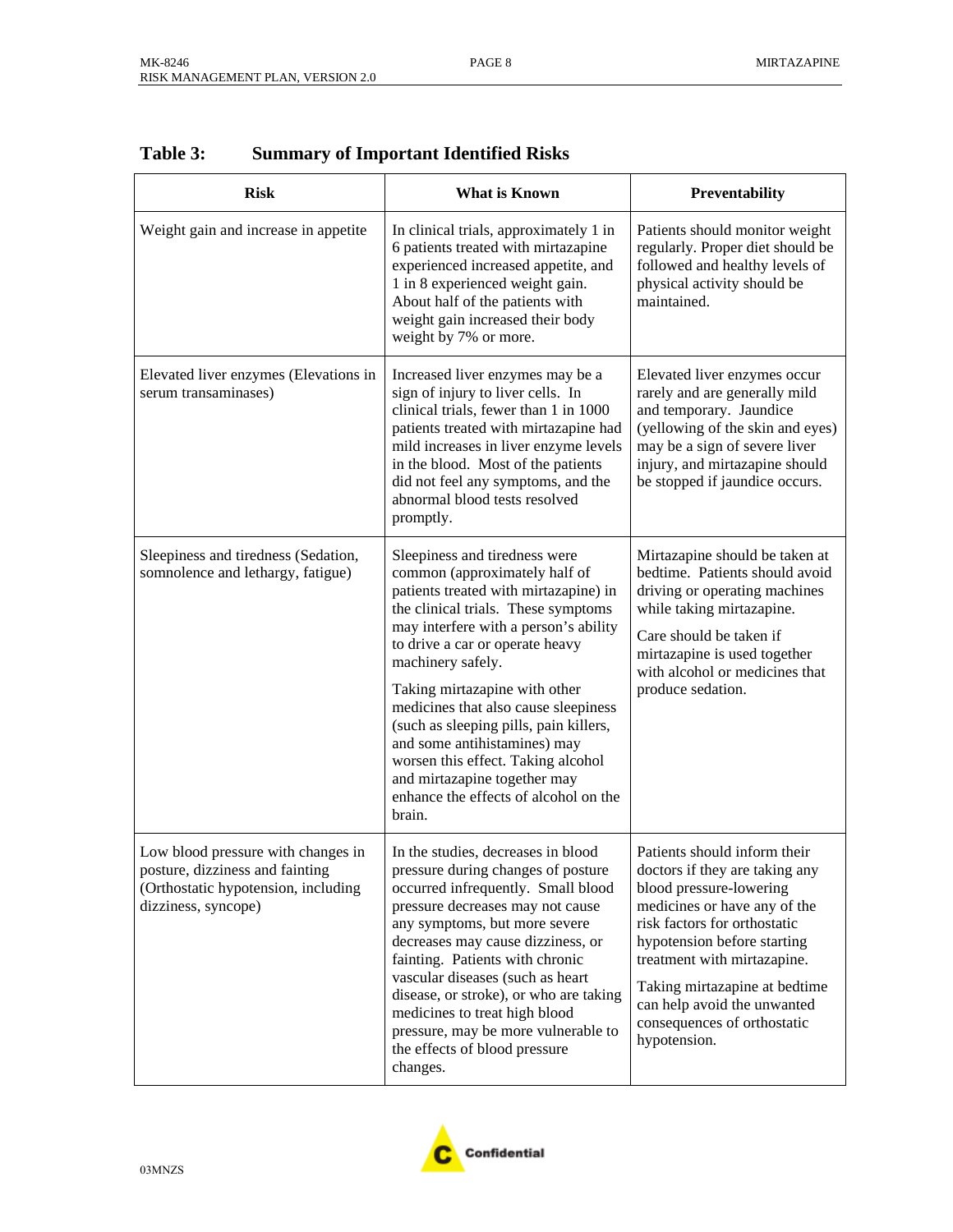# <span id="page-3-0"></span>**Important Potential Risks**

[Table](#page-3-0) 4 provides information on the important potential risks.

## **Table 4: Summary of Important Potential Risks**

| <b>Risk</b>                                                                                            | <b>What is Known</b>                                                                                                                                                                                                                                                                                                                                                                                                                                                                                                                                                                             |  |
|--------------------------------------------------------------------------------------------------------|--------------------------------------------------------------------------------------------------------------------------------------------------------------------------------------------------------------------------------------------------------------------------------------------------------------------------------------------------------------------------------------------------------------------------------------------------------------------------------------------------------------------------------------------------------------------------------------------------|--|
| Abnormal heart rhythm (QT<br>prolongation and/or ventricular<br>arrhythmias, e.g. Torsades de Pointes) | Some medicines used to treat depression can cause changes in the<br>conduction of electrical impulses through the heart. This may<br>result in abnormalities of the electrocardiogram, and in rare cases,<br>abnormal heart rhythms.                                                                                                                                                                                                                                                                                                                                                             |  |
|                                                                                                        | Abnormal electrocardiograms, and in rare instances, abnormal<br>heart rhythms (including a rare but serious abnormal rhythms<br>called "torsade de pointes") have been reported in patients using<br>mirtazapine. However, in most of these reports, the patients either<br>overdosed, or had other factors that can cause abnormal heart<br>rhythms (such as other medications, or underlying heart diseases).<br>Electrocardiograms collected during the clinical trials did not<br>show any effects. Therefore, it is not known whether mirtazapine<br>can affect the heart rhythm.           |  |
| Low level of white blood cells<br>(Agranulocytosis and severe<br>neutropenia)                          | Some medicines used to treat depression can decrease the<br>numbers of white blood cells (WBC). When levels of white blood<br>cells become too low, a person is at increased risk of infections.                                                                                                                                                                                                                                                                                                                                                                                                 |  |
|                                                                                                        | A small number of patients developed low WBC counts during<br>clinical trials of mirtazapine, and some of them developed<br>infections. When the frequency of low WBC counts in patients<br>treated with mirtazapine was compared to that in patients who<br>received placebo (a study treatment that contains no active<br>medication), there was no difference. Based on information that<br>is currently available, it is not known whether mirtazapine can<br>affect WBC levels.                                                                                                             |  |
| Withdrawal symptoms<br>(Discontinuation symptoms)                                                      | Some medicines used to treat depression can cause symptoms that<br>occur after the medicine is stopped (withdrawal symptoms).<br>Common withdrawal symptoms include dizziness,<br>anxiety/agitation, stomach upset and headache.                                                                                                                                                                                                                                                                                                                                                                 |  |
|                                                                                                        | Rare cases of withdrawal symptoms have been reported in<br>patients using mirtazapine. Most of the symptoms were mild, and<br>resolved promptly. The nature of the reported symptoms makes it<br>difficult to determine whether they are due to medication effects,<br>or to the depression itself. The clinical trials do not suggest that<br>withdrawal symptoms occur frequently following mirtazapine<br>discontinuation. While it is not certain that mirtazapine causes<br>withdrawal symptoms, it is recommended to discontinue<br>mirtazapine treatment gradually, rather than abruptly. |  |
| Severe skin rashes (Severe skin<br>reactions)                                                          | Rare cases of serious skin reactions have been reported in patients<br>using mirtazapine, including rare but potentially life-threatening<br>rashes such as Stevens-Johnson syndrome. The reported cases<br>were poorly documented, and often described other factors that<br>can cause serious skin rashes (such as other medications or<br>infections). There were no cases of serious skin reactions in the<br>clinical trials. Therefore, it is not known whether mirtazapine can<br>cause serious skin reactions.                                                                           |  |

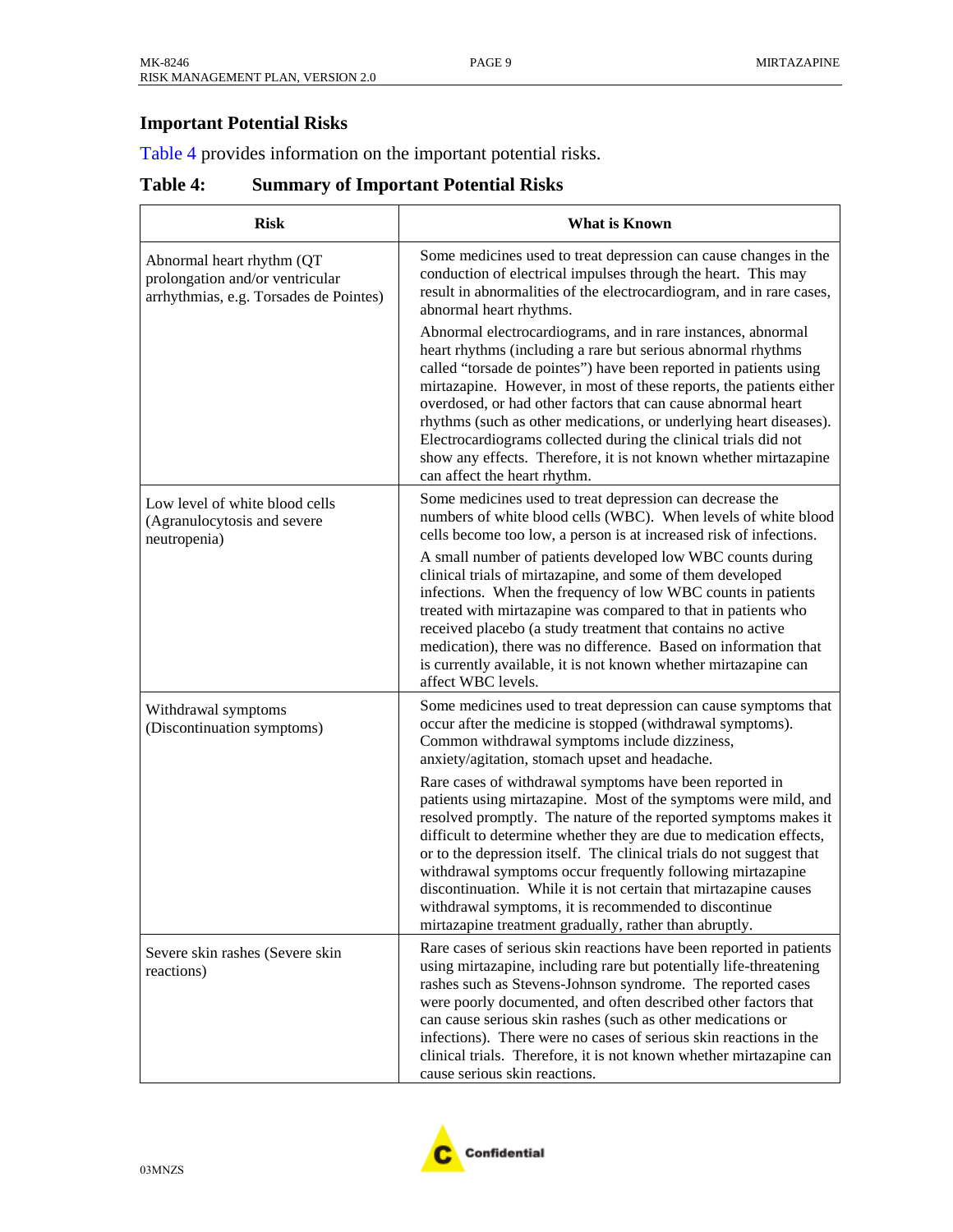### <span id="page-4-0"></span>**Missing Information**

[Table](#page-4-0) 5 provides information on the (important) missing information.

#### **Table 5: Summary of Missing Information**

| <b>Missing Information</b> | <b>What is Known</b> |
|----------------------------|----------------------|
| None                       |                      |

#### **2.5 Summary of Risk Minimization Measures by Safety Concern**

All medicines have a Summary of Product Characteristics (SPC) which provides physicians, pharmacists and other health care professionals with details on how to use the medicine, the risks and recommendations for minimizing them. An abbreviated version of this in lay language is provided in the form of the Patient Information Leaflet (PIL). The measures in these documents are known as routine risk minimization measures.

The Summary of Product Characteristics and the Package Leaflet for mirtazapine can be found in the product's EPAR page.

This medicine has no additional risk minimization measures.

#### **2.6 Planned Post-Authorization Development Plan**

#### **2.6.1 List of Studies in Post-Authorization Development Plan**

There are no studies in the post-authorization development plan for this medicine.

#### **2.6.2 Studies Which are a Condition of the Marketing Authorisation**

There are no studies in the post-authorization development plan for this medicine.